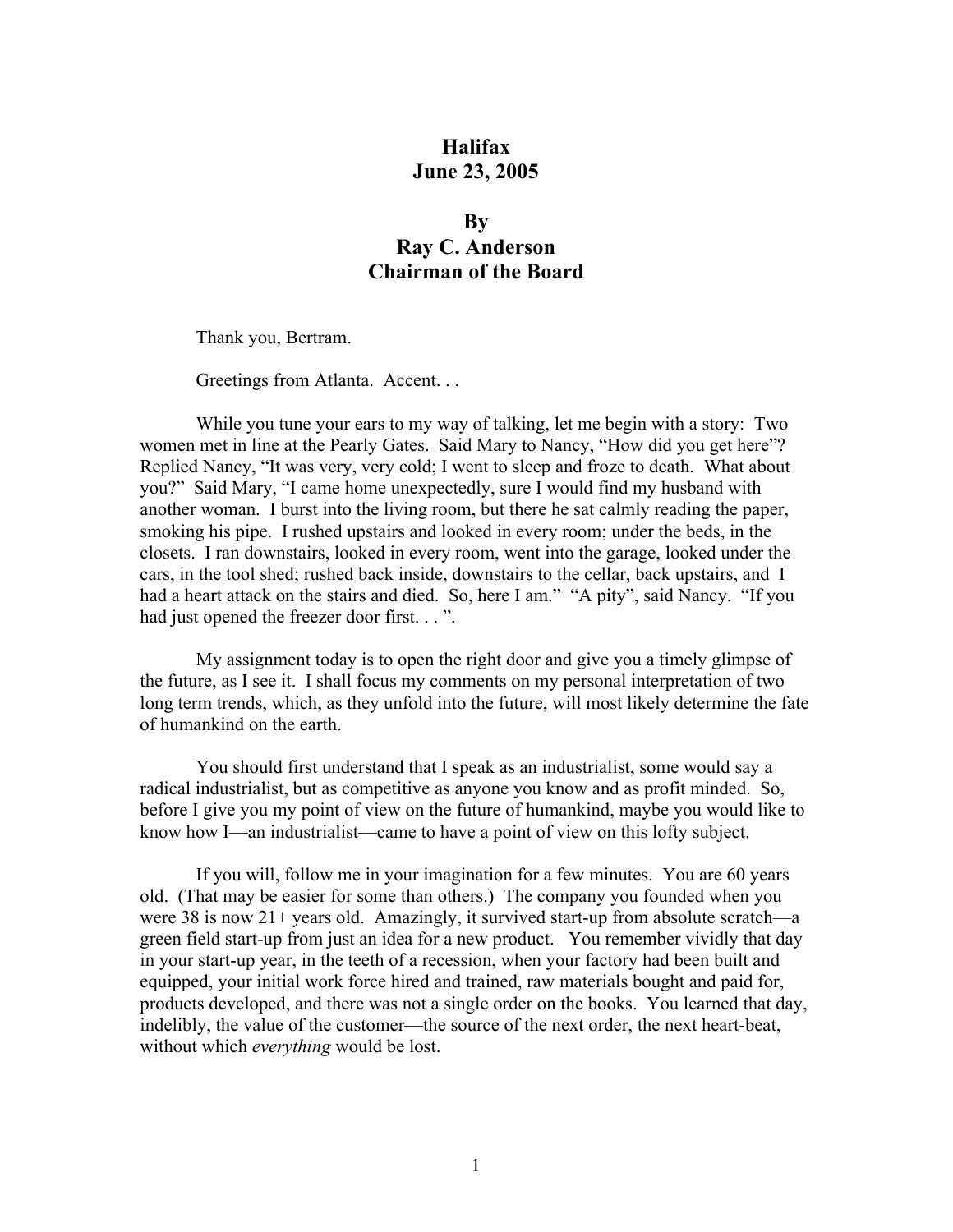But, now, in your  $61<sup>st</sup>$  year the business has succeeded beyond anybody's wildest dreams. At age 21, it is a public company, doing business in 100 countries, with manufacturing on four continents. It has come through three major recessions, including that start-up recession, and is on its third leg up. Sales are approaching a billion dollars a year. It (and you) are a success by anybody's standard definition of success.

Futhermore, you have put a succession plan in effect. The next generation of management is in place and battle-tested; they have brought your company through the recent recession. At age 60, where do your thoughts turn? To retirement in the mountains, to the sea shore? To chasing a little white ball? To travel and leisure?

 Some one has said that, "Everybody has just one story to tell, her or his own story." I have just given you a brief excerpt from my story. That's where I was 11 years ago. What I haven't told you, yet, is what else was going on the summer of 1994.

 The birthing of a new company from scratch had been a frightening experience, especially when one's life savings had been at risk and one's two daughters had been teenagers, the older just two years away from college; and one had left the security of a perfectly good job with a perfectly good company to "bet the farm" on this new product idea. You can appreciate, one would have developed a very special attachment to this "third child" (after one's two natural daughters). And one would care a great deal about what this child would grow up to be. Very naturally, a sense of legacy would be working away in one's subconscious, if not one's conscious, mind, in the summer of one's  $61<sup>st</sup>$ year.

How then would you, in this position, have reacted if you had begun to hear through your sales force a strange, new question from your customers (to whom you had learned to listen very carefully 20 years before, looking at that empty order book)? The question: "What is Interface doing for the environment"? How would you have responded if you had begun to hear about requests for bid quotations that asked your company to state its environmental policies when it competed for business? What would you have said if a report had come to you through one of your top sales managers that a certain environmental consultant to a certain major customer had said, "Interface just doesn't get it"! And that piece of business was slipping away.

Do you know what *I* said? "Interface doesn't get *what*"? (Rather confirming the consultant's comment.)

If you have been following in your imagination that 21 year preamble, you may now be able to identify with me when two of my managers approach me with the assertion that our sales force is begging for answers. What *are* we doing for the environment? What *are* our environmental policies? And they suggest convening a new task force of people from our businesses around the world to assess our company's environmental practices, to begin to frame some answers.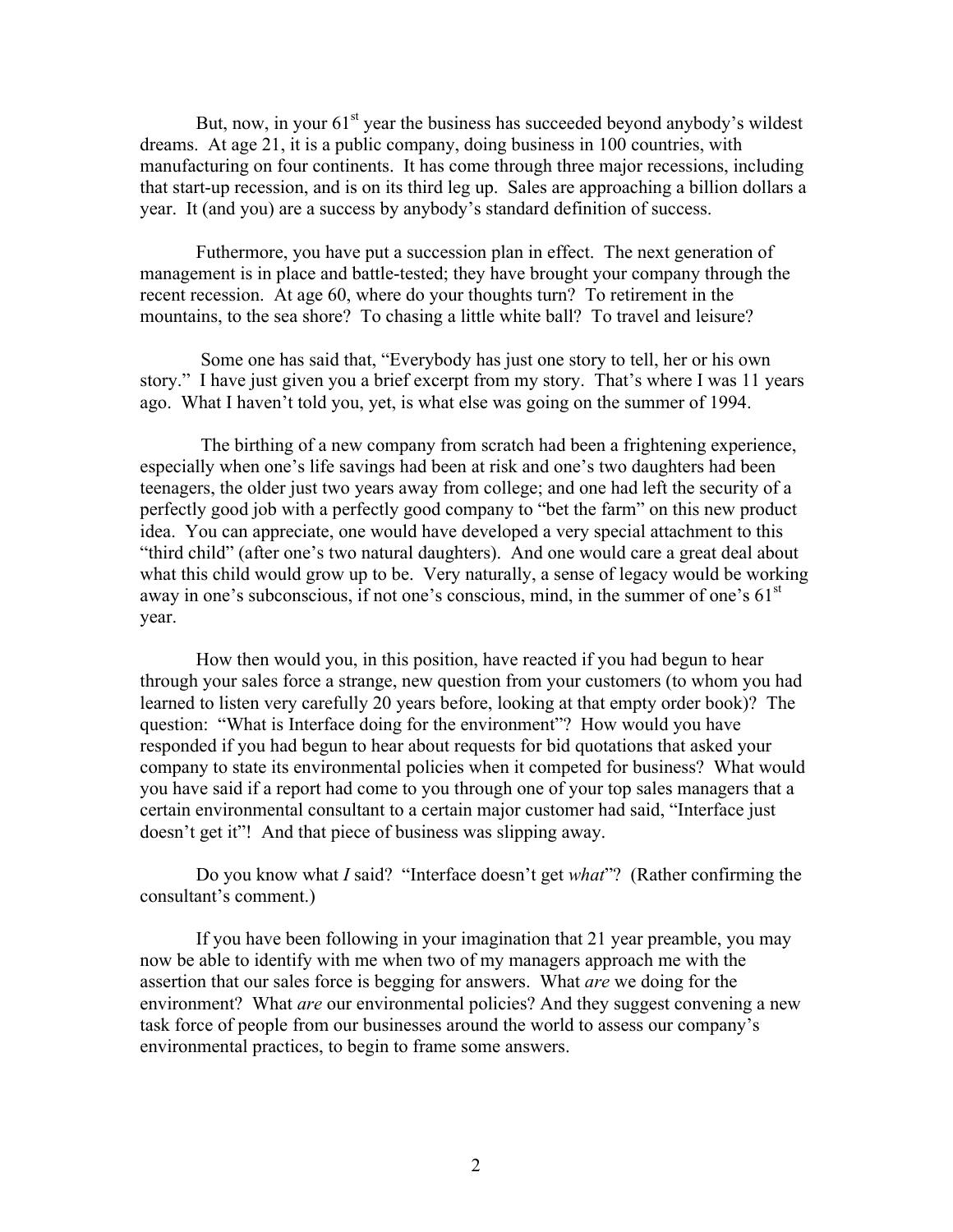"That sounds good to me", I say. "Go for it". Then the show stopper: They say, "We want you to address the new task force, give it a kick-off speech, and launch it with your environmental vision." What? What environmental vision? In my whole life, I have never given one thought to what I or my company are taking from the earth or doing to the earth. I do not have an environmental vision. I do not want to make that speech. I cannot get beyond, "We obey the law. Comply." So, I drag my feet, but they stay on my case. Finally, I relent and agree to speak. The date is set: August 31, 1994.

Come the middle of August, I have not a clue as to what to say, but I know "Comply" is not a vision. I am sweating. It is a propitious moment.

At that very moment, a book lands on my desk. It has come by a circuitous route. A young woman in Seattle, working for the State of Washington's Environmental Protection Department, hears a guy speak, likes what he has to say, and buys his book. After reading it, she sends it to her mother, a sales manager for a carpet tile company who has had to endure and relay the message, "Interface just doesn't get it", and has also had to choke on her CEO's response, "Interface doesn't get what"? The book is about *"What"*; she sends it to her CEO, me, and it lands on my desk at that propitious moment. It is entitled, "The Ecology of Commerce". Its author is Paul Hawken. I've never heard of him.

It is pure serendipity. Without a clue as to what is in it, I start to thumb it. On page 19, I come to an arresting chapter heading, "The Death of Birth". I begin to read. On page 25, I find the full meaning of the chapter heading, and encounter four terms I have never before heard mentioned together in one paragraph: carrying capacity, overshoot, collapse, and extinction, i.e., the death of birth. Species disappearing never ever to be born again. I read:

> "A haunting and oft-cited case of overshoot took place on St. Matthew Island in the Bering Sea in 1944 when 29 reindeer were imported. Specialist had calculated that the island could support 13 to 18 reindeer per square mile, or a total population of between 1,600 and 2,300 animals. By 1957 (13 years), the population was 1,350; but by 1963 (6 years), with no natural controls or predators, the population had exploded to 6,000. The scientists doublechecked. The original calculations had been correct; this number vastly exceeded carrying capacity, and sure enough, the population was soon decimated by disease and starvation. Such a drastic overshoot, however, did *not* lead to restablization at a lower level, with just the "extra" reindeer dying off. Instead, the entire habitat was so damaged by the overshoot that the number of reindeer fell drastically below the original carrying capacity, and by 1966 (just 3 years later) there were only 42 reindeer alive on St. Matthew Island. The difference between ruminants and ourselves is that the resources used by the reindeer were grasses, trees, and shrubs and they eventually return, whereas many of the resources we are exploiting will not."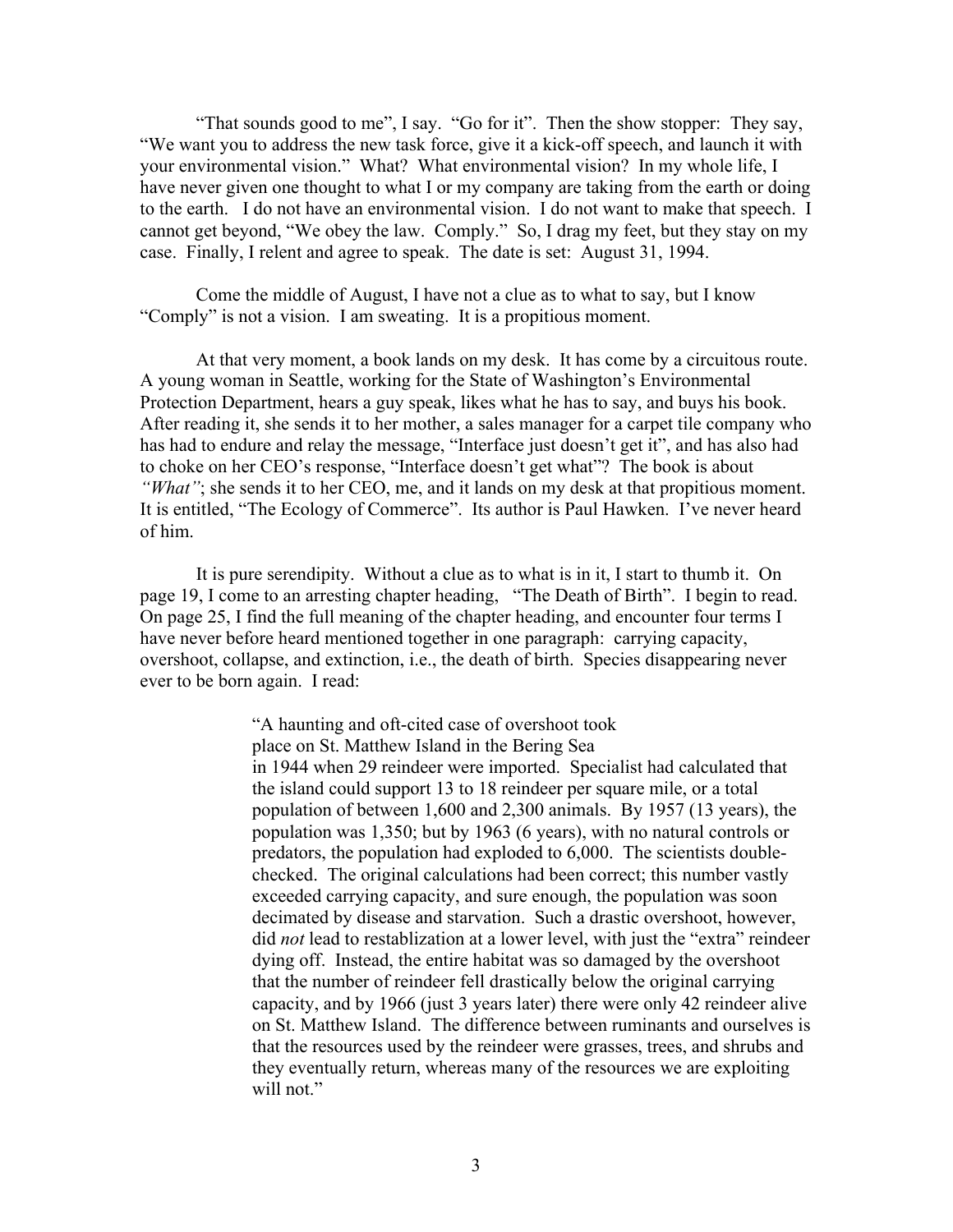Reading this for the first time nearly 11 years ago, I *knew* it was a metaphor for the earth and humankind. It was an epiphanal moment, a spear in the chest.

I read on and was dumbfounded by how much I did not know about the environment, and the impacts of the industrial system on the environment—the industrial system of which I and my "successful" company were an integral part. A new definition of success burst into my consciousness, and the latent sense of legacy asserted itself. I got it. I was a plunderer of Earth, and *that* is not the legacy one wants to leave behind. I wept.

Hawken made the central point of his book in three parts: 1) The living systems and the life support systems of Earth are in decline; we are degrading the biosphere; unchecked, it will continue to decline and we will lose the biosphere. It contains and supports all of life. 2) The biggest culprit in this decline is the industrial system—the linear, take-make-waste industrial system, driven by fossil fuel-derived energy, wasteful and abusive. 3) The only institution on Earth that is large enough, powerful enough, wealthy enough, pervasive enough, influential enough to lead humankind out of the mess it is making for itself is the same institution that is doing the most damage, the institution of business and industry—my institution, for most of you, your institution.

I took that message to heart and made that speech, drawing shamelessly on Hawken's materials. I challenged that tiny gathering of people, only about 16-17, to lead our company to sustainability—which we defined as eventually operating our petrointensive company (energy and materials) in such a way as to take nothing from the earth that is not naturally and rapidly renewable—not another fresh drop of oil—and to do no harm to the biosphere. I just stunned that little group, and shocked myself with this challenge, and found for myself a whole new purpose in life—in my  $61<sup>st</sup>$  year. I simply said, "Unless somebody leads nobody will. Why not us?"

For nearly 11 years, now, we have been on this mission; we call it, "climbing Mt. Sustainability", a mountain higher than Everest, to meet at that point at the top that symbolizes zero footprint—zero environmental impact. Sustainable: taking nothing, doing no harm. I have told that story in far greater detail in the book I published in 1998, entitled "Mid-Course Correction". Its title is intended to represent my own personal midcourse correction, my company's, and the one I would wish for humankind. And especially its industrial system. And especially its industrial system, and a component of it that is dear to many of us: the built environment. Today, I would praise Paul Hawken's third point differently: unless business and industry come aboard, our descendants will inherit a hellish world.

And, the amazing thing is, this initiative has been incredibly good for business! What started out as the right thing to do quickly became clearly the smart thing, as well. First, we are leaner; our costs are down, not up. Cost saving from eliminating waste alone, the first face of the mountain, have been \$262 million. Second, our products are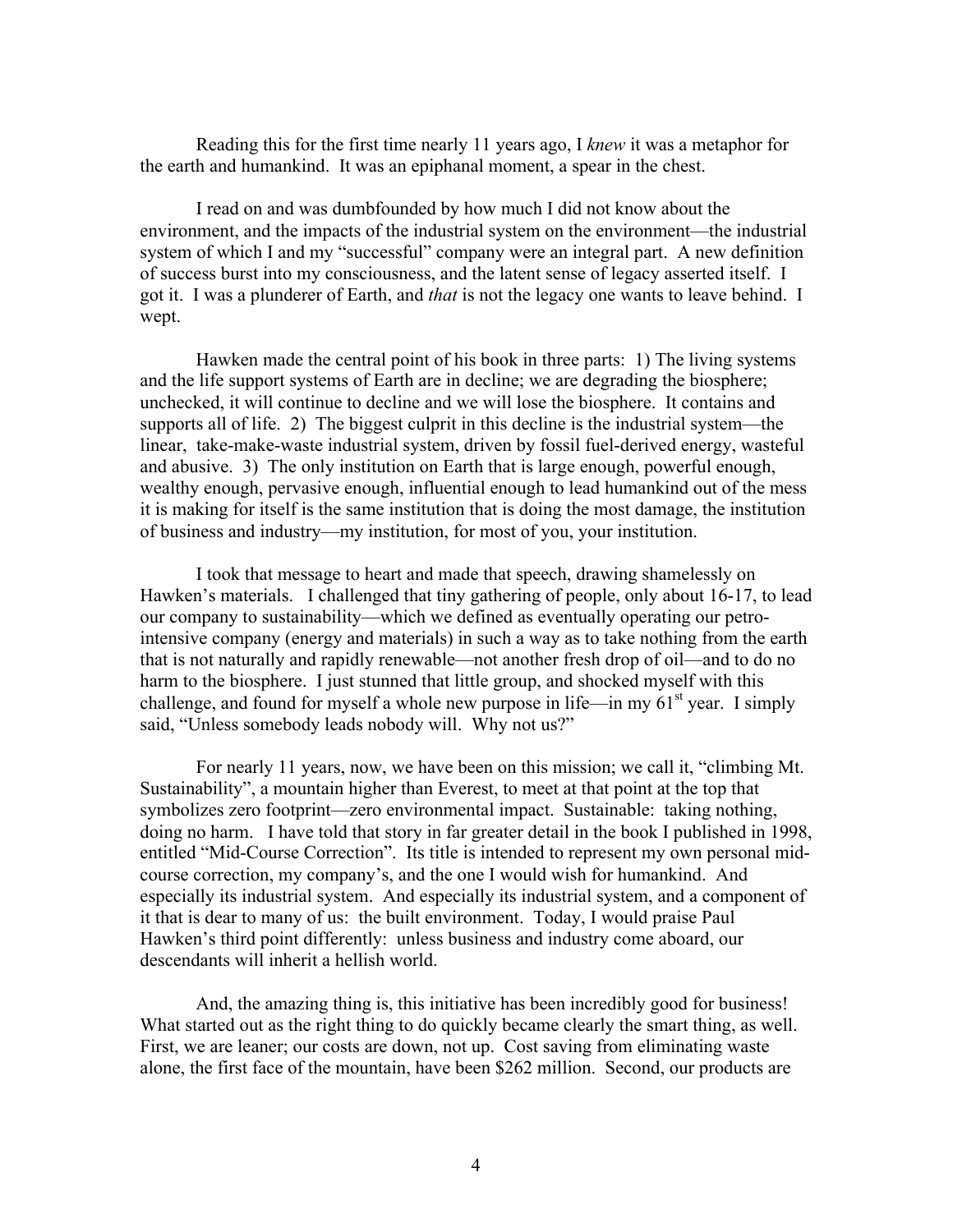better than they have ever been, because sustainability, leading us to Biomimicry has proven to be an unimagined source of inspiration and innovation. [Story of Entropy® . . .]

Third, our people are galvanized around a higher purpose. Maslow had it right in his hierarchy of human needs: self-actualization is at the top, and that translates into higher purpose. (By the way, there is no more strategic issue for a company, or any organization, than its ultimate purpose. For those who think business exists to make a profit, I suggest they think again. Business makes a profit to exist. Surely it must exist for some higher, nobler purpose than that.) Fourth, to round out the business case, the goodwill of the market place has been astounding! No amount of advertising could have generated as much, or contributed as much to the top line—to winning business. To our customers: Thank you! Believe me, we do not take it for granted. Good will is earned today. And this we promise, never knowingly to foist an inferior product on you in the name of sustainability.

During the last five years, those four advantages—costs, products, people, goodwill—have been the salvation of Interface during a recession that saw our primary marketplace shrink by 38% from peak to trough—38%! As a heavily leveraged company with over \$400 million in debt, we might not have made it without the sustainability initiative and, especially, the support of our customers. This revised definition of success—this new paradigm—has a name: "Doing well by doing good". It is a better way to bigger profits.

How are we doing on this environmental side? Here are some metrics, comparing 2004 with our baseline year 1994:

- Waste, US \$262 Million (cumulatively), more than paying for the entire mountain climb.
- Net GHG Emissions,  $-52\%$  (absolute tonnage) (35%, efficiencies and renewables; 17%, Off-sets)
- Non-Renewable, fossil energy (carpet operations),  $-43\%$  (relative to sales)
- Water usage,  $-66%$  (relative to sales)
- Smokestacks,  $-40\%$  closed
- Effluent pipes,  $-53%$  abandoned
- Trees for Travel,  $>52,000$  planted (off-setting 78 + million passenger miles)
- Scrap to the landfill,  $-80\%$ , and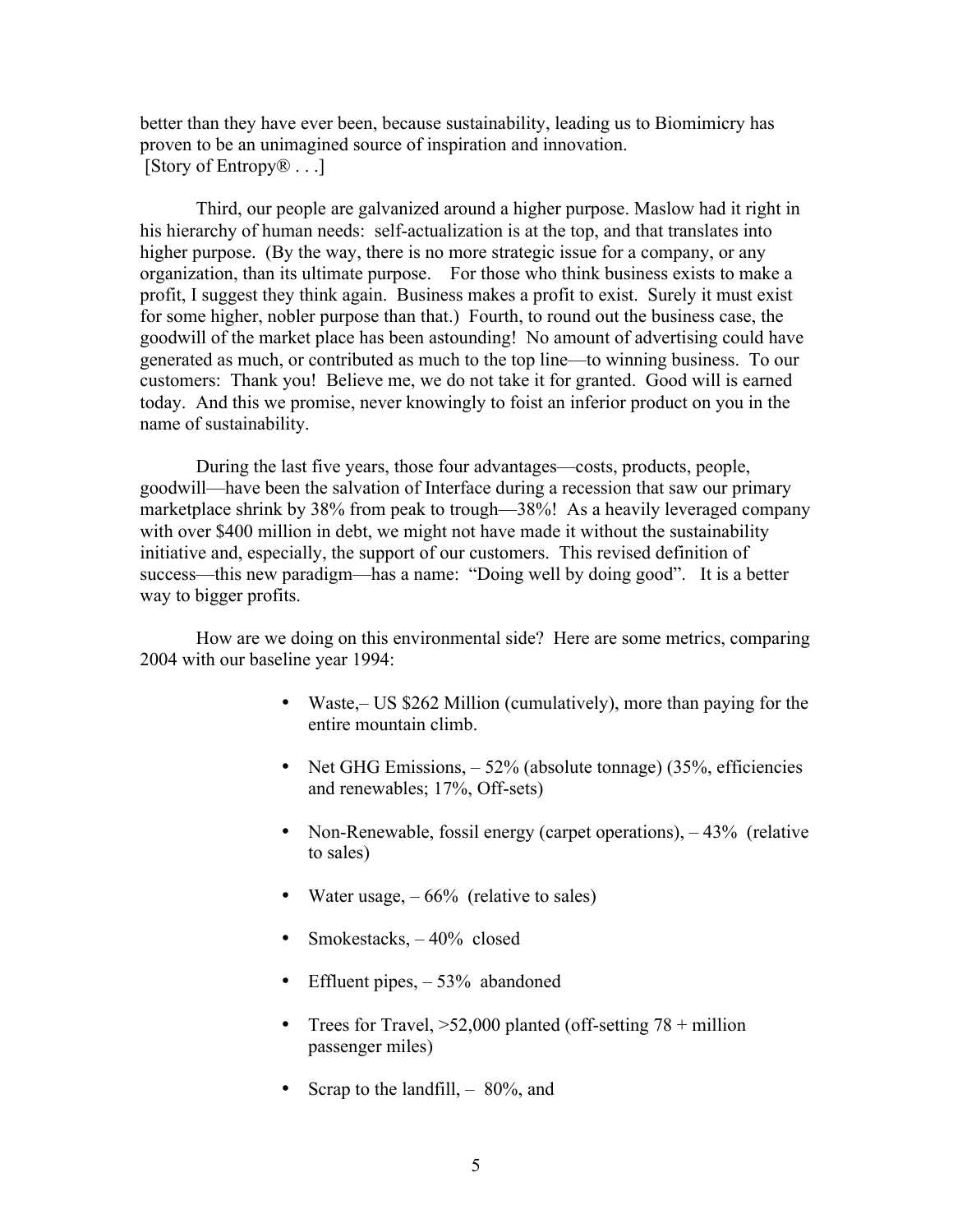- 66 million lbs. of material diverted from landfills/incinerators by ReEntry® (collecting and recycling used products)
- Our customers can now buy "Cool Carpet®" No net contribution to global warming throughout its life cycle, with independent, third party verification.

Today, this reduced environmental foot print is reflected in every single product we make anywhere in the world; to be sure, in some more than others, but to a significant extent in every single one. Over the ten years, the entire production system has been redesigned, affecting *all* products, not just one here and one there. The target year for zero footprint, the top of Mt. Sustainability is 2020. I hope to live to see the view from the top of the mountain. It is a good thing that I come from long lived people.

Now, to the two trends. Let me share with you the larger meaning I have discovered in these 10 plus years of near total emersion in this new paradigm. During these years, I have acquired a deeper understanding of what Hawken was saying in his book—that we are losing the biosphere that supports us and some 30 million other species. It is a very, very long term trend. It is the first of the two trends that I believe will ultimately determine the fate of humankind on Earth.

I have asked myself over and over for nearly 11 years, and I ask you, how would a living planet—the rarest and most precious thing in the universe—lose its biosphere, i.e., its essential livability? We take it for granted and don't want to believe losing it is even possible. But, think about it, and you know, if Earth, someday in the distant future, has lost its livability—its biosphere—it will have happened insidiously:

One silted or polluted stream *at a time*;

One polluted river at a time;

One collapsing fish stock at a time;

One dying coral reef at a time;

One acidified or entrophied lake at a time;

One over-fertilized farm at a time, leading to one algae bloom at a time.

One eroded ton of topsoil at a time;

One developed wetland at a time;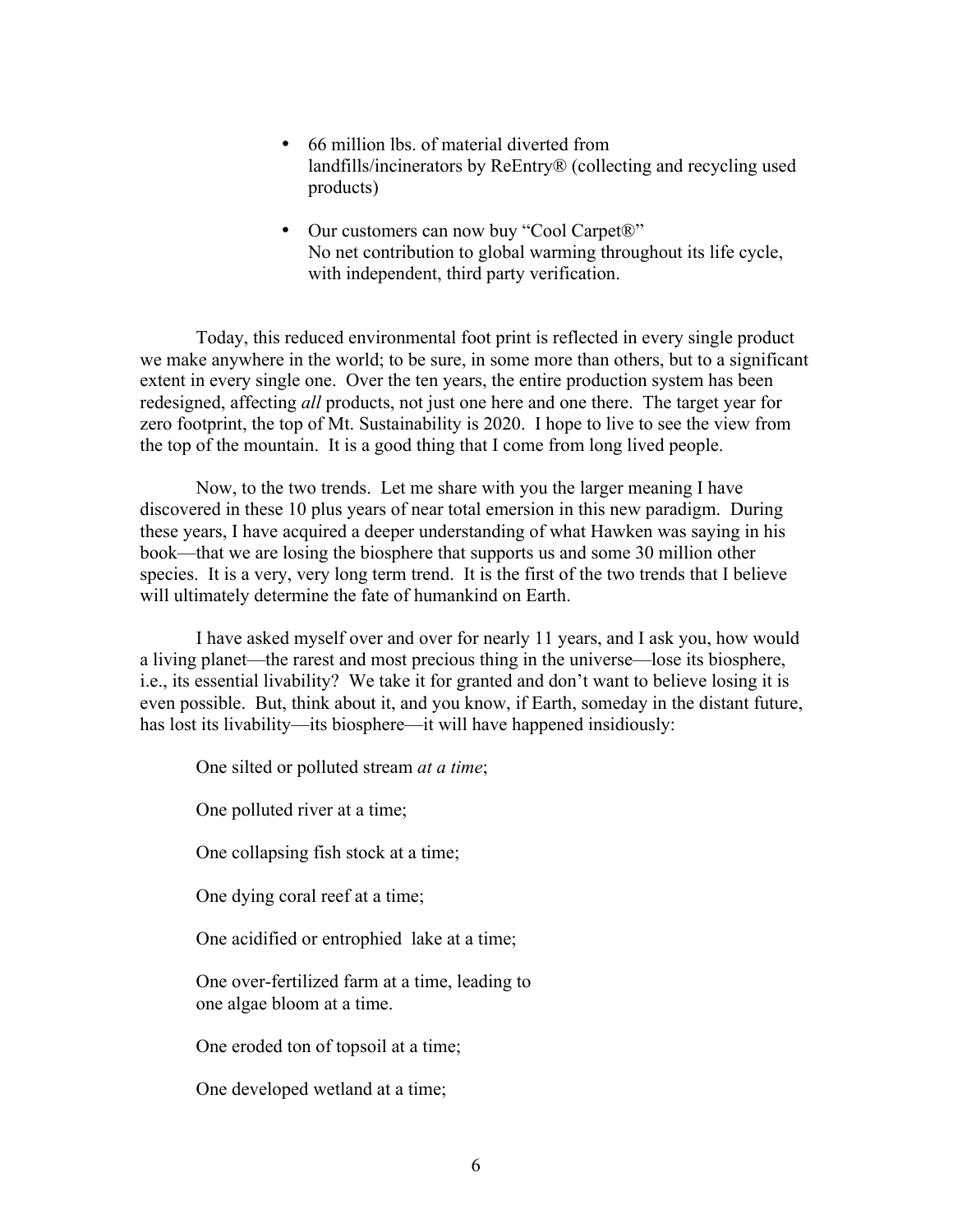One mansion built on a fragile marsh hammock at a time;

One disrupted animal migration corridor at a time;

One butchered tree at a time;

One corrupt politician at a time;

One new open-pit coal mine in a pristine valley at a time;

One decimated old growth forest at a time;

One lost habitat at a time;

One disappearing acre of rain forest at a time;

One political pay-off at a time, resulting in one regulatory roll-back at a time;

One leaching landfill at a time;

One belching smokestack or exhaust pipe at a time;

One depleted or polluted aquifer at a time;

One desertified farm at a time;

One over-grazed field at a time;

One toxic release at a time;

One oil spill at a time;

One breath of fouled air at a time;

One-tenth of a degree of global warming at a time;

One exotic disease vector at a time;

One *new* disease at a time;

One invasive species at a time;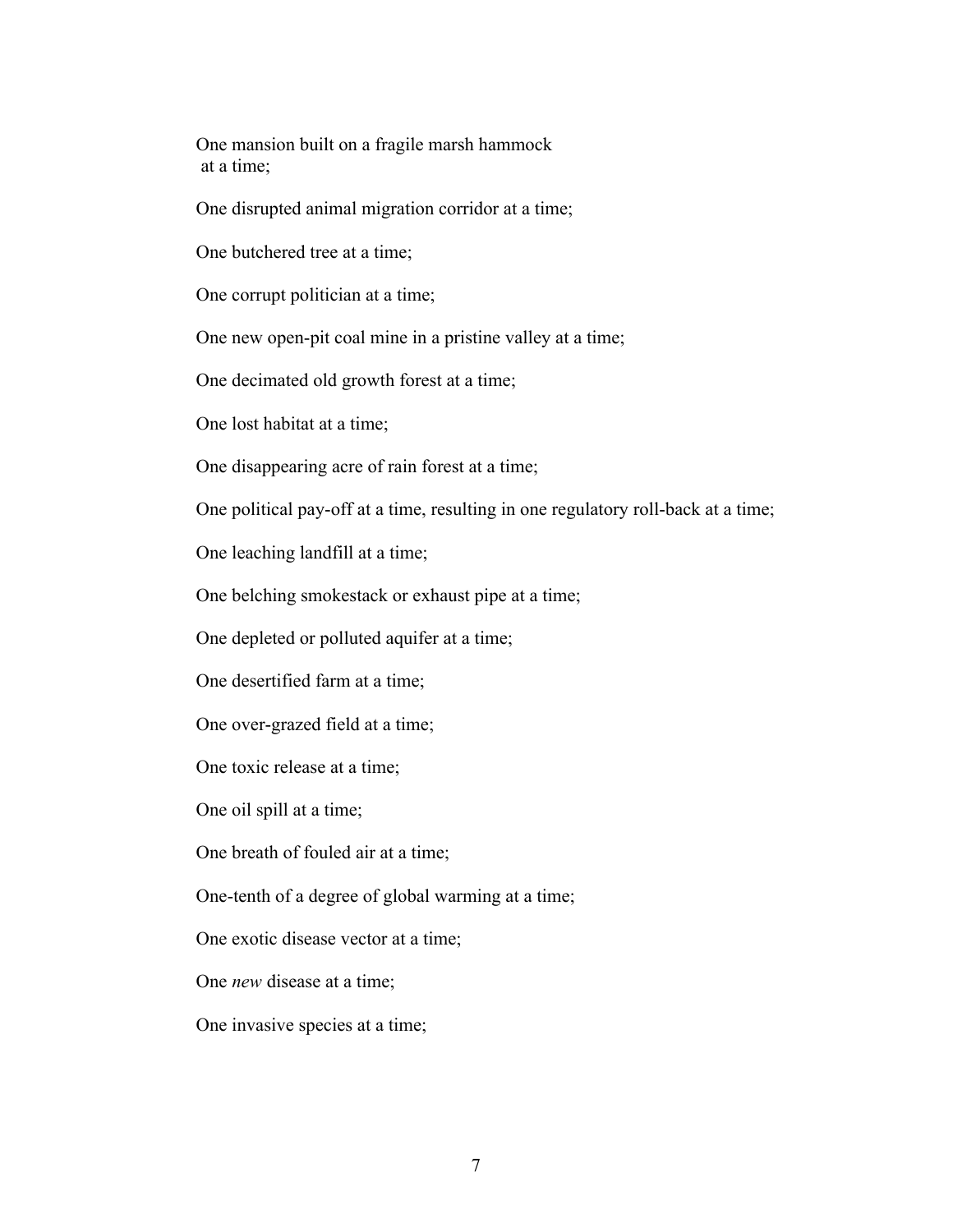One perchlorate contaminated head of lettuce at a time. (Perchlorate is rocket fuel, and it is in the ground water of the San Joaquin Valley, of California thanks to Aerojet General.)

One chloro-fluorinated or methyl-brominated molecule of ozone at a time, creating a deadly hole in the ozone ultra-violet radiation shield;

One poorly designed carpet at a time;

One thoughtlessly designed building or building interior at a time;

One misplaced kilogram of plutonium at a time;

One more ton of spent nuclear fuel at a time, looking for a safe and secure home for 240,000 (!) years;

One advance of urban sprawl at a time;

One insensitive or uninformed architect or interior designer or facility manager or manufacturer at a time;

One songbird at a time;

One PCB-laced orca, one whale, one dolphin, one trumpeter swan, one mountain gorilla, one polar bear, one leatherneck turtle at a time;

One entire wild species at a time; *and*

One poverty-stricken, starving, diseased, or exploited human being at a time;

That is how it would have happened, and we know that it *is* happening already just that way—so many ways! You could make your own list, just as long without any duplication. It is a long, long slippery slope, and we *are* on it. That is the first trend. We are losing one strand of the web of life at a time, inexorably, and it will not stop until either we *homo sapiens* come to our senses, or we, too, are gone and can do no more damage. If we do come to our senses in time, that will happen one changed mind at a time.

Now, let me address the genesis of that change of mind, admittedly in a very cursory way, touching on some key milestone events:

If we go back not so far in history, we know there was a time when some people, so-called "noblemen," had life and death power over other people. The latter were literally chattel, i.e., property, and the nobleman property owner could do what he pleased with his property, including kill it for expediency's sake, or just for fun, if he was so inclined. For western civilization that eventually changed, as the field of ethics emerged.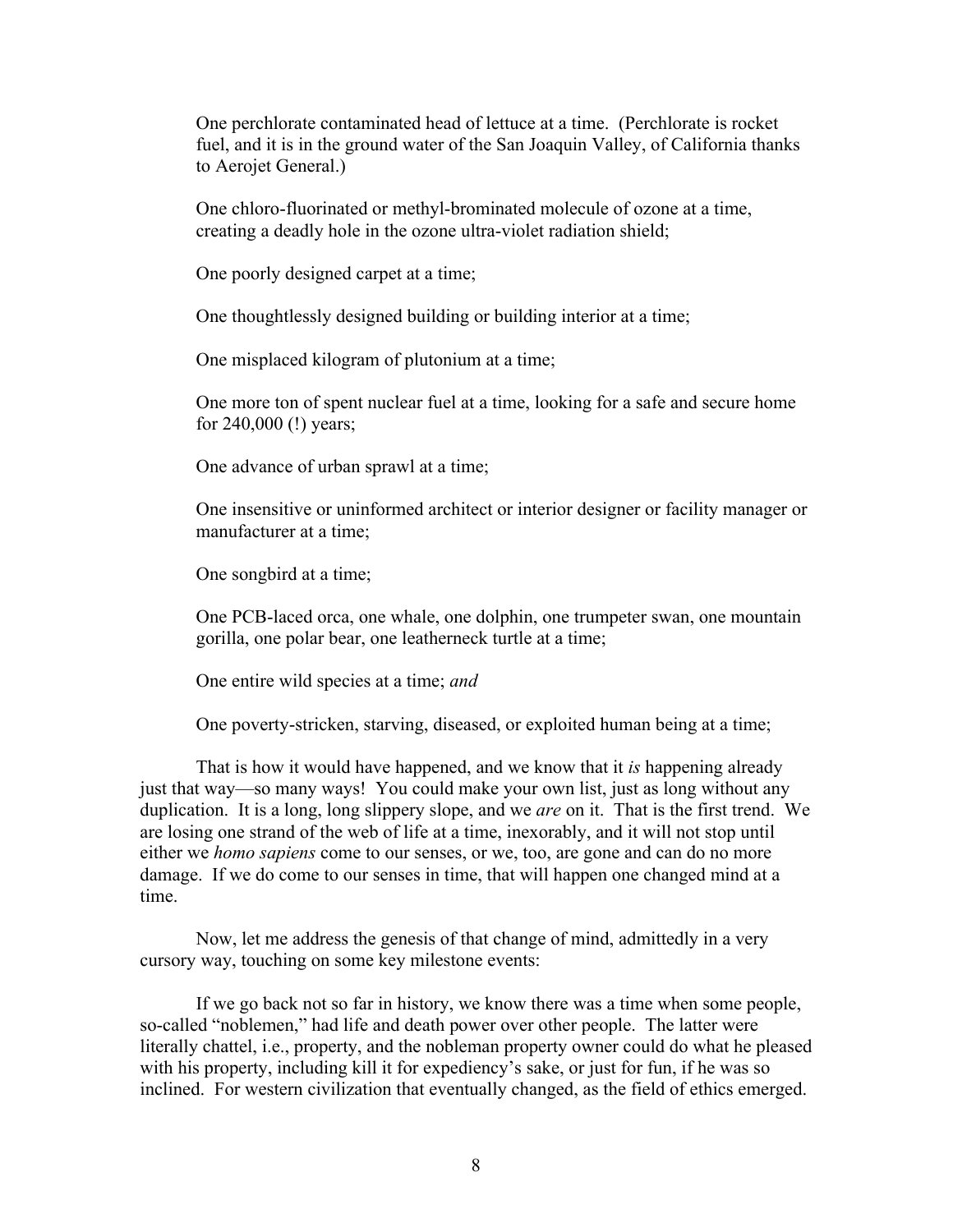Ethics is about doing the right thing, and today we know that the power of life and death by one person over another is manifestly wrong.

But what if the "nobleman" of more recent times (the wealthy property owner) owned or coveted a piece of land, say the northwestern corner of Wyoming—if I may use an American example—with the idea of developing those amazing geysers for his own profit, or to keep for his exclusive personal enjoyment? To head off such a possibility, the U. S. Congress in 1872, during the presidency of Ulysses Grant, set aside Yellowstone National Park. Later, President Theodore Roosevelt, under the urging of explorer, mountain climber, and writer John Muir, raised the public profile of Yellowstone and other natural wonders of America. And still later Woodrow Wilson created the National Park Service, to include Grand Canyon National Park, Yosemite, Grand Teton, and many others. (Maybe you have visited Muir Woods, that stand of redwoods near San Francisco, named for John Muir, often credited with being the father of the conservation movement in America.) So the notion evolved that ethics should extend to land, especially land of such breathtaking beauty. The ethical thing to do, the right thing to do, was to protect this natural beauty for all people. Today, we know this is manifestly true; it's the right thing to do.

Years later in 1933 (72 years ago!), Aldo Leopold, another American, writing about land ethics in a larger sense, observed that what happens to the land in terms of its plant life, determines habitat. Habitat, in turn, supports animal life, and the specific habitat determines, even dictates, what species live there; so the field of ecology developed, the science of studying the web of relationships among flora, fauna, and even the microbial world, that altogether form the web of life.

 Then, some really intelligent people began to ask strange questions, such as, "If the brown bear stops breeding above 5000 feet elevations (as it has), what does that mean for us *homo sapiens*?"

Out of such inquiry arose bigger questions, such as, "How are humans affecting the web of life, that is, 'the biosphere'"? It is composed of, and contains, all the living systems and life support systems of Earth – all living things, bound together in a fragile, interdependent web, the intricacies and complexities of which we have only barely begun to understand. But this we know: we are part of it, not above it, not outside it – a realization that is a hopeful sign of our increasing maturity as a species.

Then, a brilliant and brave woman named Rachel Carson brought such inquiry (How are humans affecting the biosphere?) to a new level with her exposure of the chemical industry – a human invention and a central part of the modern industrial system – in her landmark book *Silent Spring*, published in 1962. Most people would say that book launched the American environmental movement. Another way to think about it is that Rachel Carson extended the field of ethics beyond people and land to include all the creatures that live on the land, and in the air above the land, and in the waters that cover the land. We know in our hearts she was right to do so. The prospect of a silent spring brought to life in our minds' eyes and in our hearts the reality of the abuse by the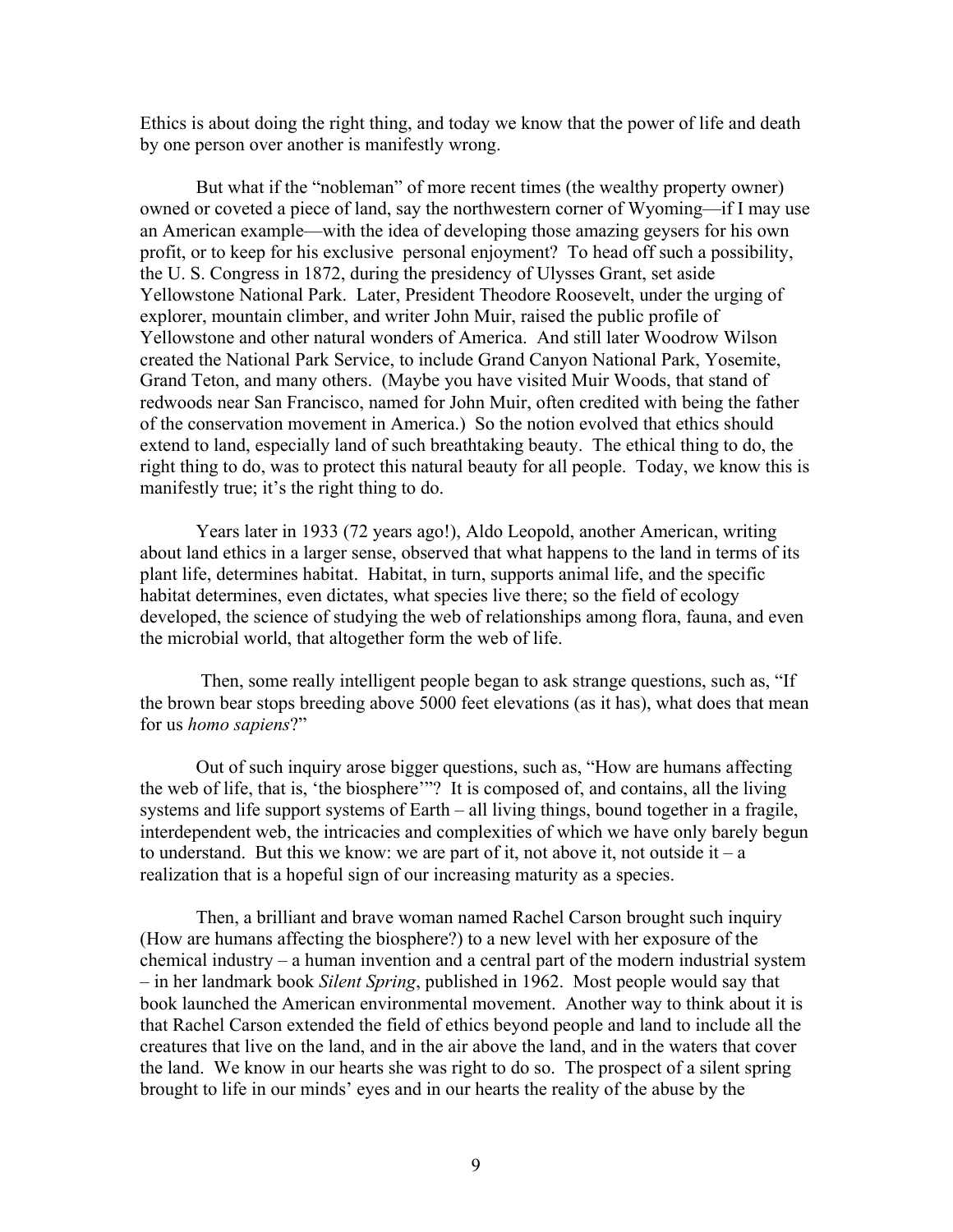industrial system; and we knew it was manifestly wrong. She gave meaning to "environmental ethics".

She was pilloried by the chemical industry, just as Copernicus had been pilloried by the church for saying the earth was not the center of the universe. Copernicus backed down; she did not. What a woman! That is why she is my choice as Woman of the Century. She was the quintessential wielder of the Power of One!

As the abuses of the industrial system began to be exposed by this courageous woman, peeling back the onion, the field of ecology was broadened to extend to *industrial ecology*, asking just how bad *is* the abuse caused by this industrial system and what should we do about it? The answer was, pretty bad! And out of Rachel Carson's shockwave came practically all of the legislation of the '60s and '70s aimed at protecting the environment, including the creation of the American EPA and its regulatory authority.

The regulatory system: has it slowed the rate of abuse? Yes, it has, but has it turned the negative trends positive? My advisors and researchers—and they are among the best in this field, Paul Hawken, Janine Benyus, Amory Lovins—tell me that *not one* peer-reviewed scientific paper published in the last 30 years has said, yes, the global trends are now positive. Though there are exceptions and victories to be celebrated, the overall global trends with the environment are still in the wrong direction. Biodiversity is plummeting. (The death of birth.) The human footprint is growing.

But, the trend in environmental ethics is well established. Today, we see a clear-cut old growth forest and we know, manifestly, that is wrong. We see deformed aquatic life caused by PCBs and we know, manifestly, it is wrong. We read on a label, "This paint contains lead," and we know, manifestly, it is wrong—not to mention, stupid. We see human encroachment on nature more and more, and we know it is manifestly wrong. We see a building that is hogging energy or whose interiors are finished with rain forest mahogany or whose exterior is thousand year old redwood, and we know manifestly that, too, is wrong.

So, this thing called environmentalism is not new and not left-wing whacko. It dates from way back. Though religious conservatives prefer to call it "creation care", it's the same thing. It is an apolitical extension of a very long-term progression in the definition of what's the right thing to do. Progress may occur in fits and starts with occasional setbacks, but the direction in environmental ethics is well established. There is an inevitability that goes hand-in-glove with the maturing of a species – a growing sense of right and wrong, extending to all of creation, including one of humankind's most pervasive inventions: the industrial system and its built environment. This is the second trend.

Which will prevail? I suggest that the fate of *homo sapiens* will be determined at the intersection of these two trends.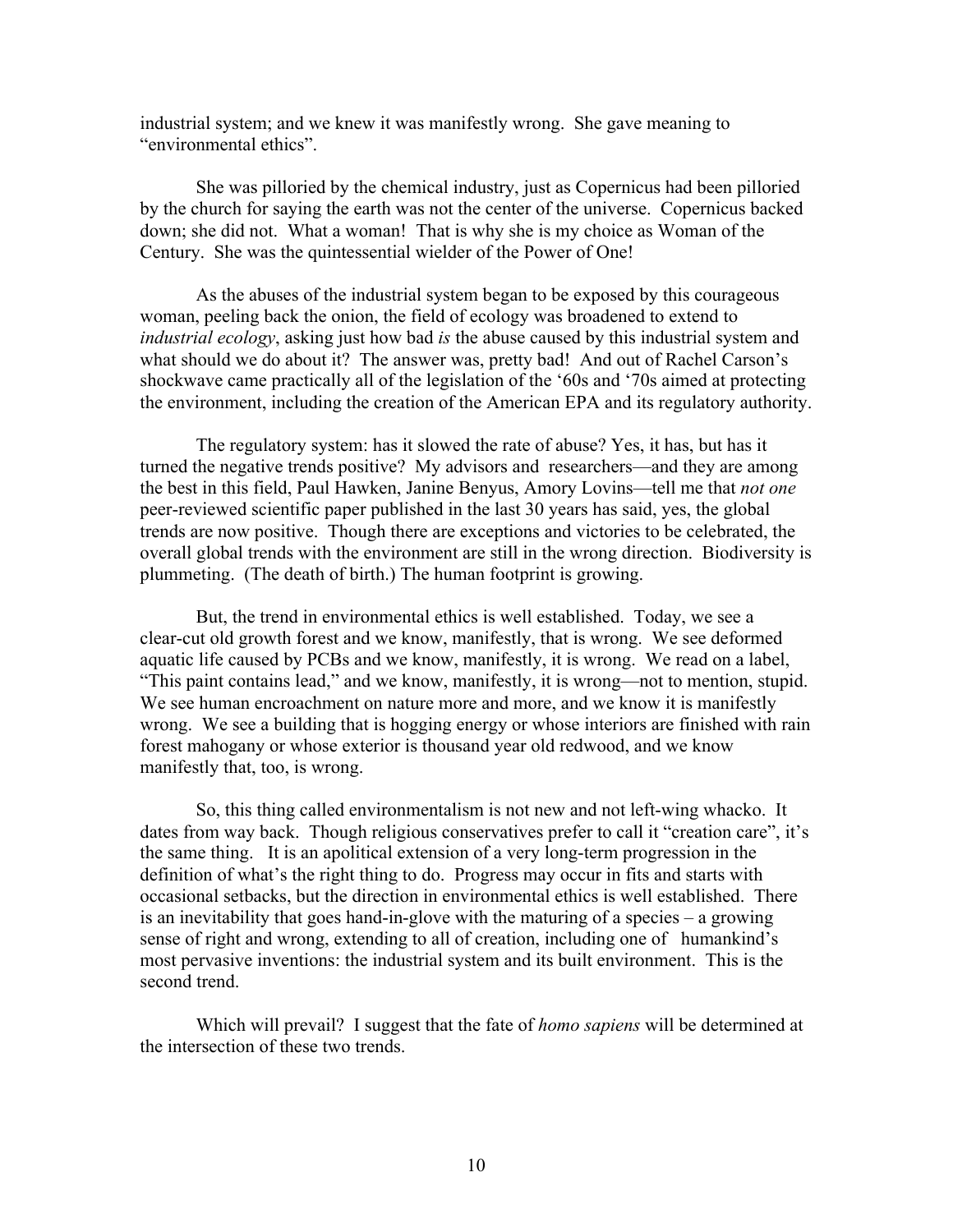For in the final analysis, the ethical thing – the right thing to  $d\sigma$  – is driven by enlightened self-interest. Not only does ecology tell us we are part of nature, not above or outside it; it also tells us that what we do to the web of life we do to ourselves. *Industrial* ecology tells us the industrial system, as it operates today, simply cannot go on and on and on, taking, making, wasting – abusing the web of life. The industrial system takes too much, extracting Earth's natural capital. It wastes too much. It abuses too much. It takes stuff and makes stuff that very quickly ends up in landfills or incinerators – more waste, more abuse, more pollution. I'm told that < 3% of the material processed through the system has any value whatsoever six months after its extraction from the earth. Your 9 lb laptop computer, icon of the information age, required the processing of  $> 40,000$  lbs of stuff to distill that 9 lbs.

Industrialism – the industrial system of which we are each a part —developed in a different world from the one we live in today: fewer people, more plentiful natural resources, simpler lifestyles. What a difference today! These days, industry moves, mines, extracts, shovels, burns, wastes, pumps and disposes of four million pounds of material to provide one average, middle-class American family their needs for a year. Really, with people everywhere aspiring to the American standard of living, that cannot go on and on and on in a finite world; and it is finite. You can see it from space. That's it! There isn't any more. The rate of material throughput—the metabolism of the system—is now *endangering* our prosperity more than enhancing it, and the toxicity of some of that stuff is *really* endangering the biosphere, thus everyone's health, ours and that of those 30 million other species. It is manifestly the wrong thing to do. It must be changed, at the nexus, out of a growing sense of ethics. Do you see, it is all a design problem? For you designers here, here's the crux of my message: It is very important to the future of humankind that any of you in design form a very clear understanding of "ethical design"—design for sustainability and commit to it for a lifetime. Truly, though, are we all designers. I'm color blind, but I designed a green company. Facility managers design a functioning management system; Government designs incentives to steer society, etc.

A sustainable society into the *indefinite* future, arising from the nexus of these two trends, depends totally and absolutely on a vast re-design triggered by an equally vast mind-shift—one mind at a time, one organization at a time, one technology at a time, one building, one company, one university curriculum, one community, one region, one industry at a time, until the entire system of which we are each a part has been transformed into a sustainable system, existing ethically in balance with Earth's natural systems, upon which every living thing utterly depends—even civilization itself.

There is no question in my mind, based on our experience at Interface, that there is a clear, compelling, and irrefutable case—business case—for sustainability; yet the skeptics remain. So, given the skeptics' reluctance, even disdain, and unwillingness to accept my case, I have begun to challenge the skeptics to make their case. More precisely, I would like to hear the business case for:

Double glazing the planet with greenhouse gases; and while talking about the cost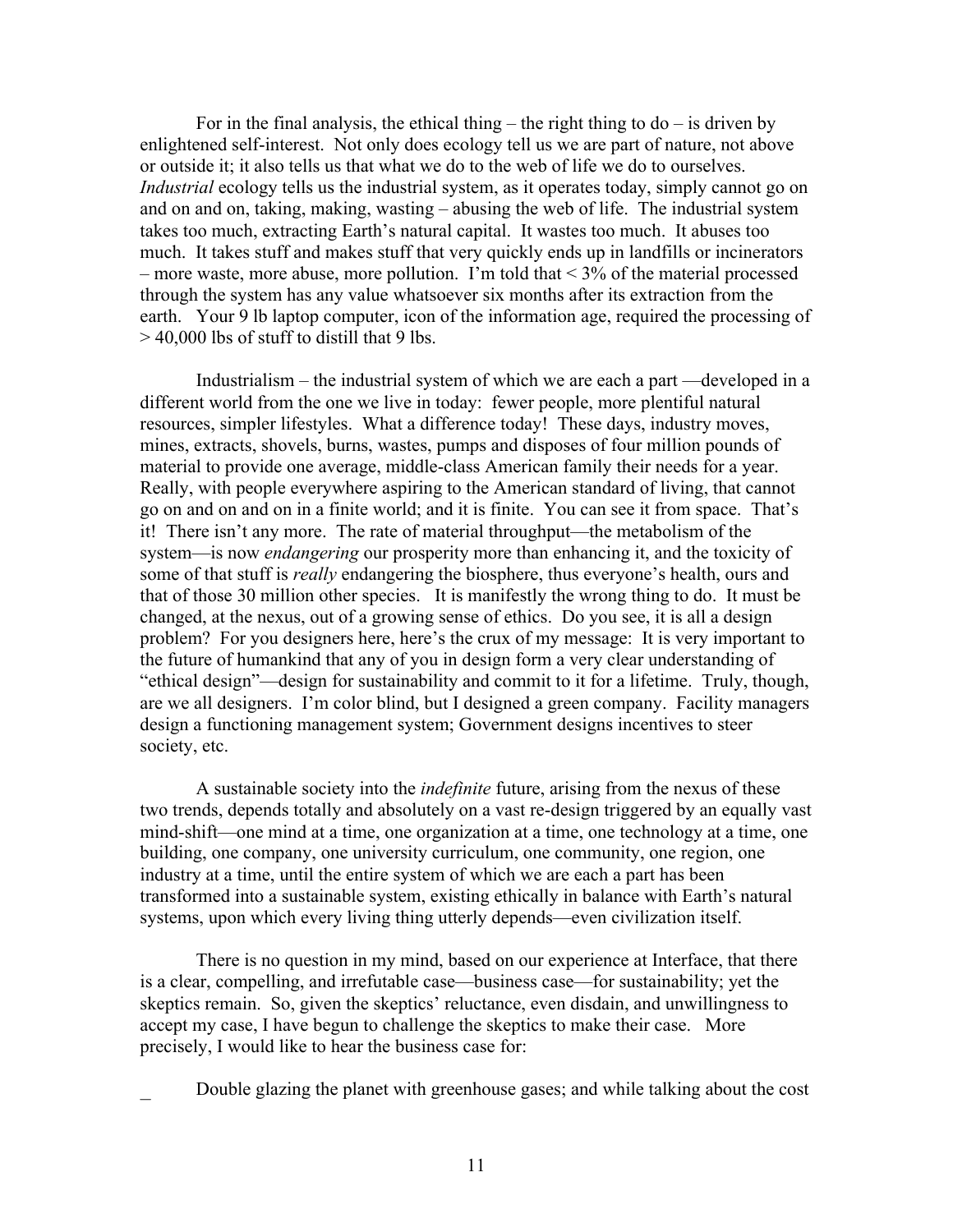of preventing global warming, please address the cost of not preventing it.

- **EXECUTE:** Destroying habitat for countless species, about whose connection to humankind, in many, even most cases, we haven't a clue; ecological ignorance abounds in our culture. Paul Hawken says the average American can name 1,000 commercial brands and maybe 10 plants.
- Poisoning air, water and land;
- Disrupting pollination and photosynthesis (that ought to be a good one!);
- Over-fishing the oceans to the point of collapse;
- Destroying coral reefs, forests, and wetlands (the beginning of the food chain that leads to us at the other end !);
- Depleting or polluting aquifers upon which food production is so dependent;
- Destroying the life support systems of Earth.

As Paul asks, what is the business case for an economic system that says it is cheaper to destroy the earth than to take care of it? How did such a fantasy system that defies common sense even come to be? How did we—all of us—get swept up in its siren's song.

What is the business case for destroying the basic infrastructure of civilization itself, the natural systems upon which everything depends, including the economy? For what economy can even exist without air, water, materials, energy, food, *plus* climate regulation, an ultra-violet radiation shield, pollination, seed dispersal, waste processing, nutrient cycling, water purification and distribution (natural filtration and the hydrologic cycle), soil creation and maintenance, flood and insect control – all supplied by nature and her natural systems. The economist would say, all these are externalities and do not count in the financial system? Talk about a flawed view of reality! Without any of them, there would be no economy in the first place? How can it be good business to externalize them and assume license to destroy them by arbitrarily saying they don't count.

I am waiting with baited breath for the answers, so I can correct my errant ways. Of course, there are no answers, and therein lies the inevitability of sustainability. It's only a question of how much pain before a growing sense of ethics gets us off the slippery slope and we opt for survival.

Who is really at risk here? Let me introduce you to this person in closing, with another episode from my story.

It was the early days in this mountain climb, a Tuesday morning in March 1996, and I was talking to our people at every opportunity, trying to bring them along, this time